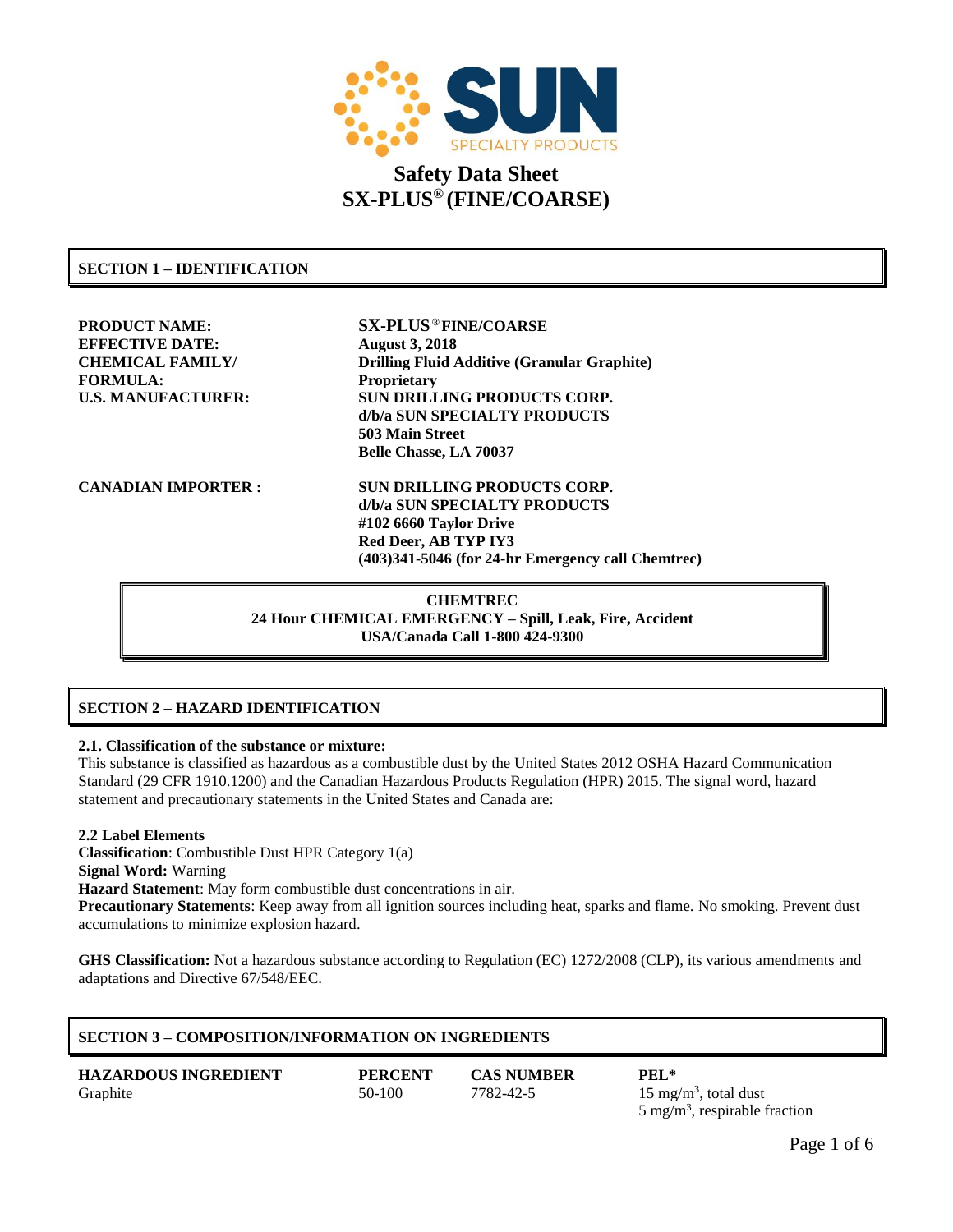

Carbon 50-100 7440-44-0 15 mg/m<sup>3</sup>  $15 \text{ mg/m}^3$ , total dust 5 mg/m<sup>3</sup>, respirable fraction

\*Table Z-1 8-hr Time Weighted Avg

**The criteria for listing components in the composition are as follows: Carcinogens are listed when present at 0.1% or greater; components which are otherwise hazardous according to OSHA are listed when present at 1.0% or greater. Non-hazardous components may be listed at 3.0% or greater if not proprietary in nature. This is not intended to be complete compositional disclosure. Refer to section 14 for applicable states right-to-know and other regulatory information.**

# **EMERGENCY OVERVIEW**

#### **APPEARANCE/ODOR:**

Black Granules/Odorless **SHORT TERM EXPOSURE**

**GENERAL:** No significant adverse health effects are expected to develop with normal use.

**EYES:** Slight to moderate mechanical irritant on direct contact.

**SKIN:** Persons with pre-existing skin disorders may experience slight mechanical irritation.

**INHALATION:** No adverse effects with normal use. Repeated or prolonged overexposure may result in respiratory

symptoms, particularly in those with a pre-existing respiratory condition.

**INGESTION:** No significant adverse health effects are expected to develop if only small amounts (less than a mouthful) are swallowed.

**LISTED CARCINOGEN: NTP RoC-** Not listed. **IARC MONOGRAPHS –** Not classified.

# **SECTION 4 – FIRST AID MEASURES**

**EYE CONTACT -** In case of eye contact, flush immediately with Water for a minimum of 15 minutes; seek medical attention if contact irritation persists.

**SKIN CONTACT** – If contact with skin results in irritation, wash thoroughly with soap and water.

**INHALATION** - If cough, shortness of breath or other breathing problems occur, move to fresh air. Seek medical attention if symptoms develop.

**INGESTION** - If swallowed, do not induce vomiting; seek immediate medical attention.

# **SECTION 5 – FIRE FIGHTING MEASURES**

# **FLASHPOINT:** 356°C, 673°F

**EXTINGUISHING MEDIA:** Use alcohol-resistant foam, carbon dioxide, dry chemical or water spray. A fog is recommended if water is used. DO NOT USE a solid water stream as it may scatter and spread fire. DO NOT USE high-pressure media which could cause formation of a potentially explosive dust-air mixture.

**DECOMPOSITION PRODUCTS:** Carbon Oxides. Sulphur oxides.

**LOWER FLAME LIMIT:** NA

**HIGHER FLAME LIMIT:** NA

**UNUSUAL FIRE AND EXPLOSION HAZARDS:** Product is electrically conductive. Accumulations of dust resulting from processing activities, in the presence of an ignition source, can create a potential dust explosion hazard. Good housekeeping is essential to mitigating combustible dust hazard.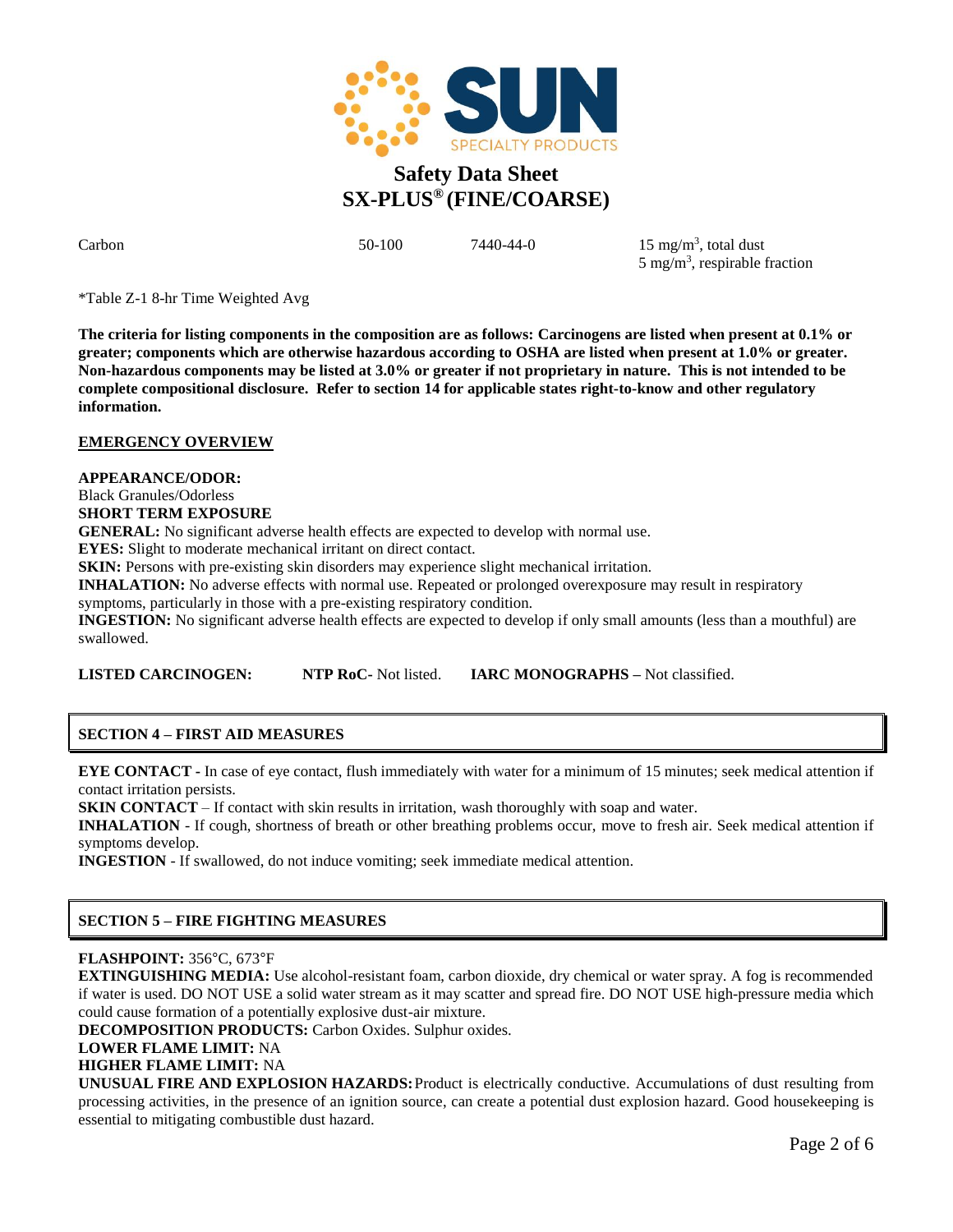

**FIRE FIGHTING EQUIPMENT:** Fire Fighters and others exposed to products of combustion should wear self-contained breathing apparatus. Equipment should be thoroughly decontaminated after use.

# **SECTION 6 – ACCIDENTAL RELEASE MEASURES**

#### **CHEMICAL EMERGENCY NUMBER (24 HOURS): CHEMTREC 1-800-424-9300 USA/CANADA**

**SPILL:** In case of spill, if product cannot be collected and reused by sweeping or vacuuming, dispose of in accordance with applicable regulations. Minimize dust generation and accumulation. Avoid spillage into drains, surface, and ground water. **RCRA STATUS:** Not regulated. Product as sold would be a nonhazardous, solid industrial waste.

# **SECTION 7 – HANDLING AND STORAGE**

Avoid contact with skin and eyes. Avoid dust formation and accumulation. Avoid creating dust clouds by sweeping or use of compressed air. Good housekeeping is essential in reducing possible slipping and combustible dust hazards.

**HANDLING AND STORAGE:** Store away from heat and sources of ignition. Take precautionary measures (bonding and grounding) against static discharges. Do not store with strong oxidizing agents. Provide sufficient general ventilation during and after application. Avoid prolonged or repeated contact with skin, eyes and clothing. After handling this product, wash hands before eating, drinking or smoking.

# **SECTION 8 – EXPOSURE CONTROLS/PERSONAL PROTECTION**

#### **GENERAL CONSIDERATIONS:**

Consider the potential hazards of this material (see section 3), applicable exposure limits, job activities, and other substances in the work place when designing engineering controls and selecting protective equipment.

**EYE PROTECTION:** Use close-fitting safety glasses, goggles or safety glasses with faceshield to prevent particles from contacting eye and causing particulate irritation.

**RESPIRATORY PROTECTION:** Not normally needed. Use NIOSH approved respirator for particulates if exposure is unknown or exceeds any permissible limits.

**PROTECTIVE GLOVES:** Wear impervious gloves.

**VENTILATION:** General or Local exhaust.

**LOCAL EXHAUST:** Recommended in closed places.

**Use NIOSH/MSHA approved respiratory protection equipment when airborne exposure limits are exceeded (see below). Consult the respirator manufacturer to determine appropriate type of equipment for a given application. Observe respirator use limitations specified by NIOSH/MSHA or the manufacturer. Respiratory protection programs must comply with 29 CFR 1910.134.**

**VENTILATION NOTES: Provide general or local ventilation to control exposure levels below airborne exposure limits (see below). The use of local mechanical exhaust ventilation is preferred at sources of air contamination such as open process equipment. Consult NFPA Standard 91 for design of exhaust systems.**

**ACGIH THRESHOLD LIMIT VALUE:** 2.0 mg/m<sup>3</sup>(respirable) for Graphite; 10 mg/ m<sup>3</sup>(respirable) for Carbon

**PROTECTIVE EQUIPMENT:** HMIS PERSONAL PROTECTION: B: Safety Glasses, Gloves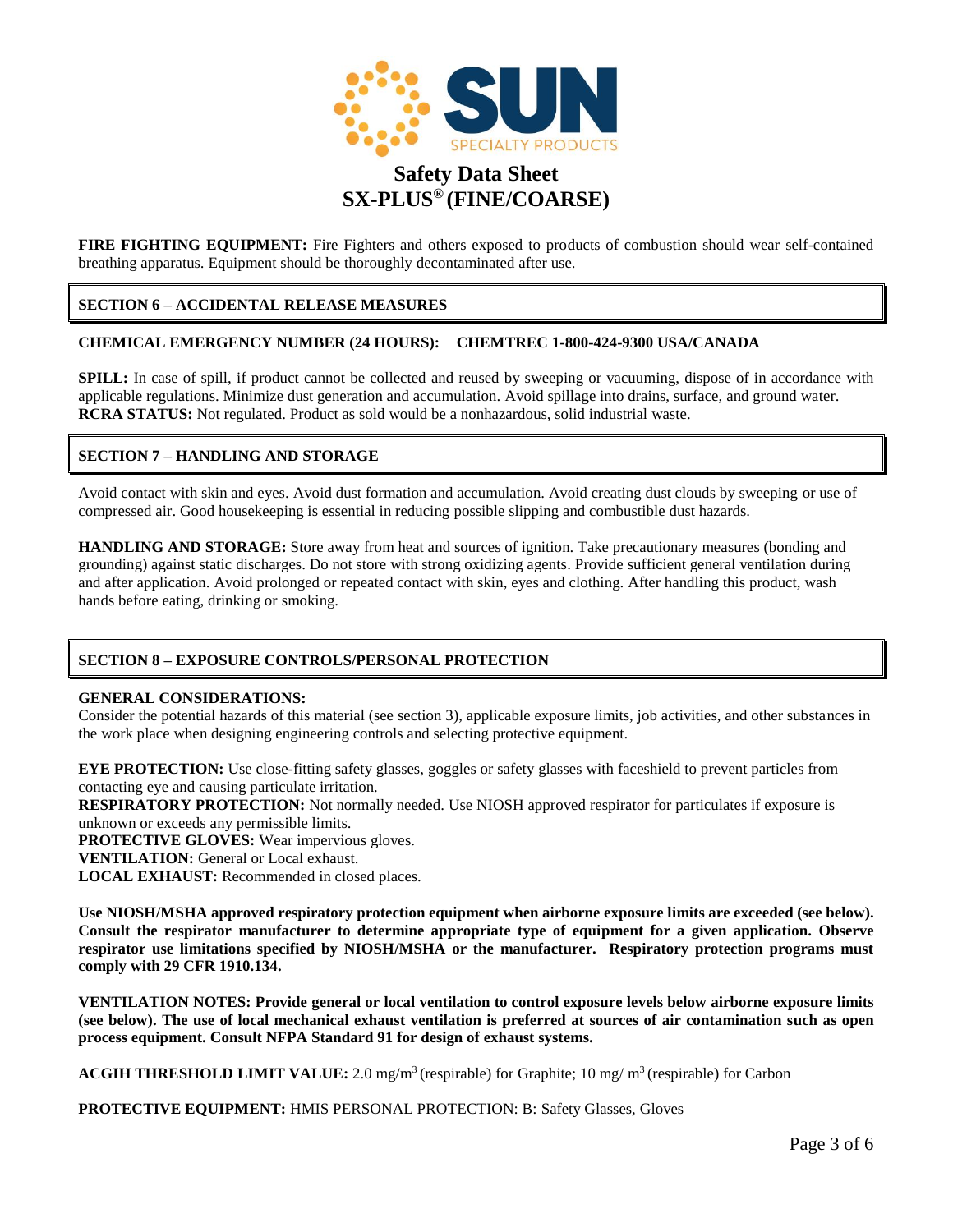

**The user should read and understand all instructions and limitations supplied with the equipment since protection is usually provided for a limited time or under certain circumstances.**

# **SECTION 9 – PHYSICAL AND CHEMICAL PROPERTIES**

| <b>APPEARANCE/ODOR:</b>                     | Dark gray to black granules/Odorless |
|---------------------------------------------|--------------------------------------|
| pH:                                         | N/D                                  |
| <b>MELTING POINT:</b>                       | N/D                                  |
| <b>FREEZING POINT:</b>                      | N/A                                  |
| <b>BOILING POINT:</b>                       | $7592$ °F; 4200°C                    |
| <b>FLASHPOINT:</b>                          | 356°C, 673°F                         |
| <b>EVAPORATION RATE:</b>                    | N/A                                  |
| <b>FLAMMABILITY (SOLIDS &amp; GASES) ND</b> |                                      |
| <b>UPPER/LOWER FLAMMABILITY</b>             |                                      |
| <b>OR EXPLOSIVE LIMITS:</b>                 | <b>ND</b>                            |
| <b>VAPOR PRESSURE@20°C:</b>                 | N/A                                  |
| VAPOR DENSITY (AIR = 1):                    | N/A                                  |
| <b>RELATIVE DENSITY:</b>                    | N/A                                  |
| <b>SPECIFIC GRAVITY @20C</b>                |                                      |
| $(water=1)$                                 | 2.25                                 |
| <b>SOLUBILITY IN WATER:</b>                 | Insoluble                            |
| <b>PARTITION COEFFICIENT -</b>              |                                      |
| N-OCTANOL/WATER                             | N/A                                  |
| <b>AUTO IGNITION TEMPERATURE:</b>           | $>730$ °C                            |
| <b>DECOMPOSITION TEMPERATURE:</b>           | N/D                                  |
| <b>VISCOSITY:</b>                           | N/A                                  |
|                                             |                                      |

### **SECTION 10 – STABILITY AND REACTIVITY**

**HAZARDOUS POLYMERIZATION:** Will Not Occur. **INCOMPATIBILITY:** Avoid strong oxidizing agents.

**STABILITY:** Stable under normal ambient and anticipated storage and handling conditions of temperature and pressure. **CONDITIONS TO AVOID:** Minimize dust generation and accumulation.

# **SECTION 11 – TOXICOLOGICAL INFORMATION**

**ACUTE TOXICITY:** There is no evidence associating single exposure to the substance with a consistent and identifiable toxic effect.

**SKIN CORROSION/IRRITATION:** Persons with pre-existing skin disorders may experience slight irritation. **SERIOUS EYE DAMAGE/IRRITATION:** Granules may be a mechanical irritant to eyes on direct contact. **GERM CELL MUTAGENICITY:** ND **CARCINOGENICITY:** ND **REPRODUCTIVE TOXICITY:** ND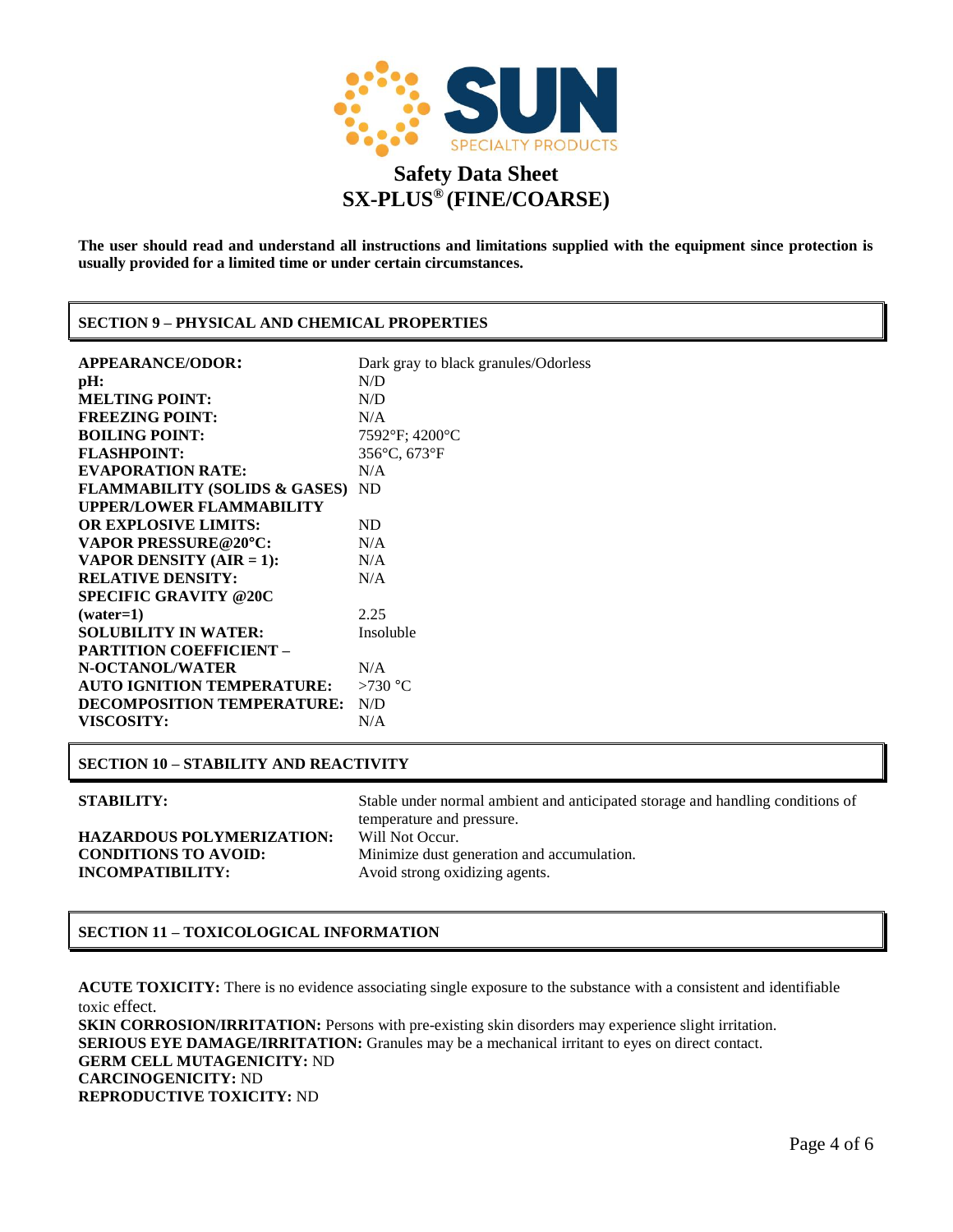

**STOT-SINGLE EXPOSURE:** There is no evidence associating single exposure to the substance with a consistent and identifiable toxic effect.

**STOT- REPEATED EXPOSURE:** There is no evidence associating repeated exposure to the substance with a consistent and identifiable toxic effect.

**ASPIRATION HAZARD:** N/A

# **SECTION 12 – ECOLOGICAL INFORMATION**

**Data from laboratory studies and from scientific literature is noted below if available.**

# **SECTION 13 – DISPOSAL CONSIDERATIONS**

**WASTE DISPOSAL:** Follow applicable governing regulations for disposal. Product as sold is nonhazardous per RCRA.

# **SECTION 14 – TRANSPORTATION INFORMATION**

**The data provided in this section if for information only. The description shown may not apply to all shipping situations. Consult 49 CFR, or appropriate regulations to properly classify your shipment for transportation.**

| UN/NA NUMBER:                  | <b>NOT REGULATED</b> |
|--------------------------------|----------------------|
| <b>PROPER SHIPPING NAME:</b>   | N/A                  |
| <b>HAZARD CLASS AND LABEL:</b> | N/A                  |
| <b>REPORTABLE OUANTITY:</b>    | None                 |
| <b>HARMONIZED CODE/TARIFF</b>  |                      |
| <b>CODE</b>                    | 2504.90.0000         |
| <b>PACKAGING SIZE:</b>         | 50# Bags             |

# **SECTION 15 – REGULATORY INFORMATION**

# **SARA 311 CATEGORIES:**

| <b>EPA ACUTE:</b>                      | No             |
|----------------------------------------|----------------|
| <b>EPA CHRONIC:</b>                    | N <sub>0</sub> |
| EPA IGNITABILITY:                      | N <sub>0</sub> |
| <b>EPA REACTIVITY:</b>                 | No             |
| <b>EPA SUDDEN RELEASE OF PRESSURE:</b> | No             |
| <b>CERCLA RQ VALUE:</b>                | None           |
| <b>SARA TPQ:</b>                       | None           |
| <b>SARA RQ:</b>                        | None           |
| <b>EPA HAZARD WASTE#:</b>              | None           |
| <b>CLEAN AIR:</b>                      | N/A            |
| <b>CLEAN WATER:</b>                    | N/A            |
| <b>SARA SECTION 313:</b>               | Nο             |
| <b>NFPA HEALTH:</b>                    |                |
| NFPA FLAMMABILITY:                     |                |